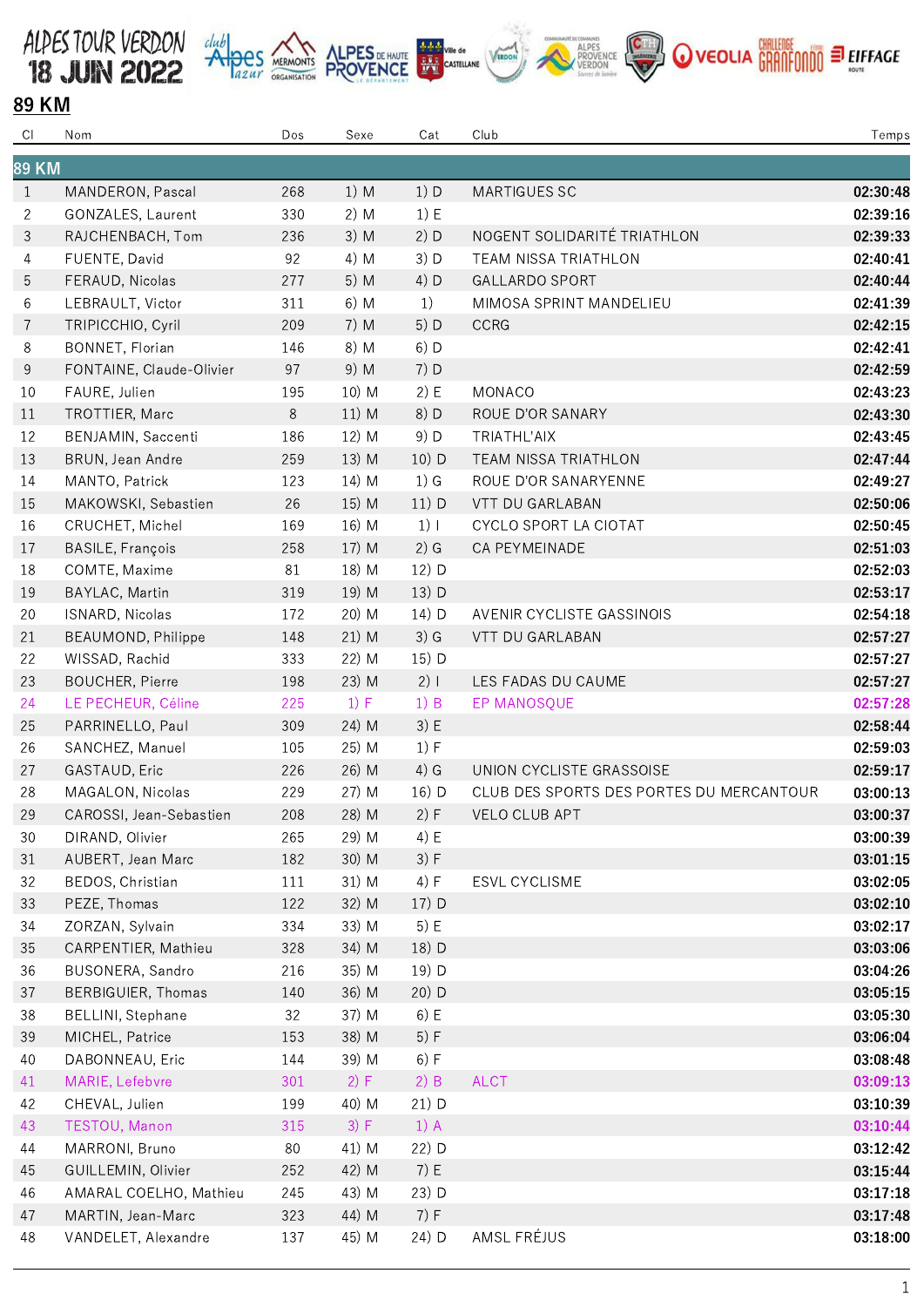| ALDES TOUR VERDON duby SCRIPTION ALPES DE HAUTE AND CASTELLANE VERDON CONTROLLED DE COLLA GRANTE ON O VEOLLA GRANTE ON O ELEFFACE |  |  |  |  |  |  |  |  |
|-----------------------------------------------------------------------------------------------------------------------------------|--|--|--|--|--|--|--|--|
|-----------------------------------------------------------------------------------------------------------------------------------|--|--|--|--|--|--|--|--|

| $C \mid$ | Nom                      | Dos            | Sexe           | Cat     | Club                              | Temps    |
|----------|--------------------------|----------------|----------------|---------|-----------------------------------|----------|
| 49       | ISNARD, Jean-Louis       | 261            | 46) M          | 3)1     | CYCLO CLUB VENCE                  | 03:18:04 |
| 50       | DEMANDOLX, Marion        | 221            | 4) F           | $3)$ B  | <b>AVCC LA CIOTAT</b>             | 03:20:33 |
| 51       | NIAU, Fabrice            | 115            | 47) M          | 8) E    | <b>VC VIDAUBAN</b>                | 03:21:36 |
| 52       | GIRAUD, Olivier          | 129            | 48) M          | $5)$ G  |                                   | 03:22:00 |
| 53       | MAISON, Pascal           | 188            | 49) M          | $6)$ G  | TEAM NISSA TRIATHLON              | 03:23:09 |
| 54       | SAY, Alain               | 213            | 50) M          | $4)$    | <b>MSM</b>                        | 03:24:11 |
| 55       | BRODDES, Jean-Pierre     | 128            | 51) M          | 5)1     | LES FADAS DU CAUME                | 03:24:30 |
| 56       | PIOCH, Juliette          | 145            | 5) F           | $4)$ B  | <b>CSPM VALBERG</b>               | 03:24:40 |
| 57       | FAGOT REVURAT, Christian | 61             | 52) M          | $7)$ G  | AEP LE ROC                        | 03:25:05 |
| 58       | <b>BERTAINA, Gilles</b>  | 98             | 53) M          | 8) F    |                                   | 03:25:05 |
| 59       | STUPPA, Pierre           | 96             | 54) M          | 9) F    | STADE LAURENTIN TRIATHLON         | 03:25:06 |
| 60       | QUERCIOLI, Yves          | 187            | 55) M          | 10) F   | <b>VC VIDAUBAN</b>                | 03:25:47 |
| 61       | SYREN, Audrey            | 38             | 6) F           | 5) B    | <b>WILD TEAM TRIATHLON</b>        | 03:25:59 |
| 62       | GABRIELLI, Robert        | 247            | 56) M          | 11) F   | A.C GRASSE                        | 03:26:11 |
| 63       | BOULFROY, David          | 107            | 57) M          | 9) E    | AVIGNON LE PONTET TRIATHLON       | 03:27:18 |
| 64       | ROUGNY, Laurent          | 320            | 58) M          | 12) F   |                                   | 03:27:19 |
| 65       | ICHIR, Jade              | 42             | 7) F           | $2)$ A  |                                   | 03:27:20 |
| 66       | PIZZIO, Robert           | 190            | 59) M          | 8) G    | TEAM BIKE PREMIUM                 | 03:27:23 |
| 67       | NOBLET, Bernard          | 289            | 60) M          | $6)$    | ACGRASSE                          | 03:27:56 |
| 68       | MOREAU, Eddy             | 39             | 61) M          | 10) E   | SAINT RAPHAEL TRIATHLON           | 03:28:00 |
| 69       | BRANDY, Thomas           | 63             | 62) M          | 25) D   |                                   | 03:28:23 |
| 70       | MALAUSSENA, Benoit       | 179            | 63) M          | 11) E   |                                   | 03:28:45 |
| 71       | MARSAN, Luc              | 263            | 64) M          | 26) D   |                                   | 03:29:20 |
| 72       | RICOIS, Sylvain          | 178            | 65) M          | 13) F   | ARGENTAN TRIATHLON                | 03:31:01 |
|          |                          | 37             |                | 27) D   |                                   |          |
| 73<br>74 | ANSELMI, Tomi            | 161            | 66) M<br>67) M | 28) D   |                                   | 03:33:10 |
|          | ROCHOUX, Jérémie         |                | 68) M          | 12) E   | ÉTOILE SPORTIVE DE CANNES         | 03:33:31 |
| 75       | JACQUEMET, Christophe    | 238            |                |         |                                   | 03:34:23 |
| 76       | MARTINI, Olivier         | 232            | 69) M          | 14) F   |                                   | 03:35:00 |
| 77       | GOETGHELUCK, Vincent     | 326            | 70) M          | 29) D   |                                   | 03:36:05 |
| 78       | THIRY, Olivier           | 91             | 71) M          | 30) D   |                                   | 03:36:09 |
| 79       | PINONCELY, Jean-François | 164            | 72) M          | $7)$    | VÉLO PASSION CHORGES SERRE-PONÇON | 03:36:36 |
| 80       | DUMESGNIL, Alain         | 220            | 73) M          | 8)1     | AVCC LA CIOTAT                    | 03:36:49 |
| 81       | BOULFROY, Nicolas        | $\overline{7}$ | 74) M          | 13) E   |                                   | 03:36:54 |
| 82       | <b>BRODDES, Gerard</b>   | 162            | 75) M          | $9)$ G  |                                   | 03:37:45 |
| 83       | <b>BRISCHEN, Karine</b>  | 143            | 8) F           | $6)$ B  | <b>TEAM NISSA TRIATHLON</b>       | 03:37:45 |
| 84       | ARGENTA, Patrick         | 185            | 76) M          | 9)1     |                                   | 03:38:29 |
| 85       | SILVESTRELLI, Florent    | $\overline{c}$ | 77) M          | 31) D   |                                   | 03:38:49 |
| 86       | CHARVET, Andre           | 124            | 78) M          | $10)$   | COTE D AZUR                       | 03:39:09 |
| 87       | LANDRA, Joseph           | 60             | 79) M          | 14) E   |                                   | 03:39:30 |
| 88       | SAILLARD, Marc           | 41             | 80) M          | $10)$ G | <b>UCP LONDAISE</b>               | 03:40:00 |
| 89       | BRACHET, Frederic        | 126            | 81) M          | 15) F   |                                   | 03:42:42 |
| 90       | BEYS, Frédéric           | 82             | 82) M          | 16) F   |                                   | 03:44:31 |
| 91       | PETIT, Vincent           | $\mathbf{1}$   | 83) M          | 15) E   |                                   | 03:45:37 |
| 92       | TOSOLINI, David          | 196            | 84) M          | 16) E   | PRO TEAM SPORTS                   | 03:46:56 |
| 93       | GIANI, Frederic          | 244            | 85) M          | 17) F   | RO SANARY                         | 03:47:54 |
| 94       | NGUYEN, Duc              | 95             | 86) M          | 17) E   |                                   | 03:49:48 |
| 95       | PEYTAVIT, Franck         | 27             | 87) M          | 18) F   | ACGRASSE                          | 03:56:45 |
| 96       | PAUL, Nicolas            | 270            | 88) M          | 18) E   |                                   | 03:57:00 |
| 97       | CORTES, Michel           | 192            | 89) M          | $11)$   |                                   | 03:58:11 |
| 98       | <b>BETTACHE, Odile</b>   | 75             | 9) F           | $1)$ C  |                                   | 03:58:51 |
| 99       | VACARELLA, Frédéric      | 165            | 90) M          | 19) F   | R.O.SANARY                        | 03:59:18 |
|          |                          |                |                |         |                                   |          |